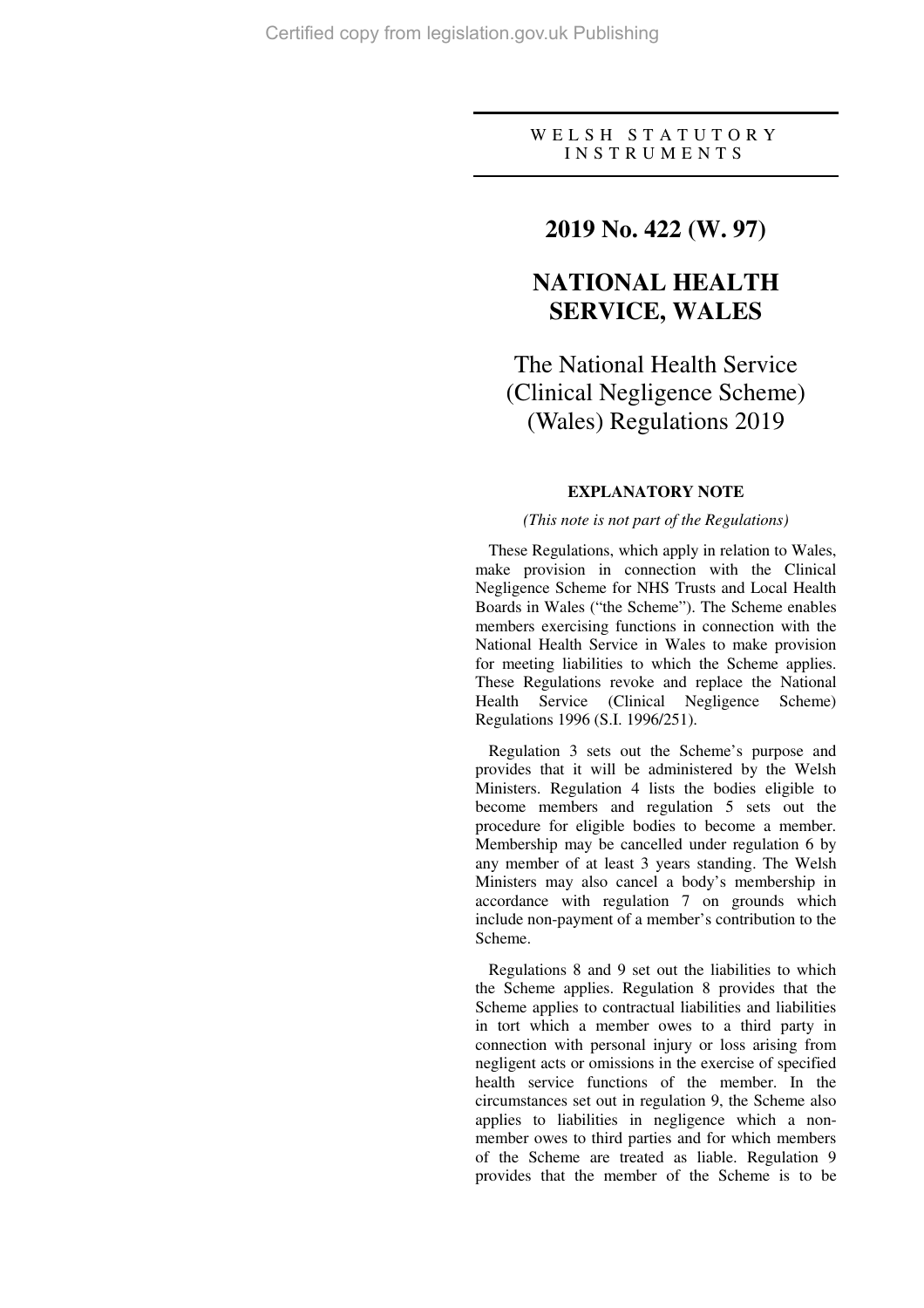treated as liable in respect of negligence liabilities that arose whilst relevant health services were being provided by non-members under an arrangement with a member of a Scheme.

Regulations 10 to 12 contain provision for the calculation (and in certain circumstances the revision) of amounts which members are required to contribute for the purposes of the Scheme and sets out when such contributions must be made.

Regulations 13 to 18 set out the circumstances in which payments are to be made by the Welsh Ministers under the Scheme to or on behalf of members. Regulation 13 deals with payments in respect of the liabilities of members, regulation 14 deals with payments in respect of the liabilities of former members in respect of events occurring during membership and regulation 15 specifies circumstances in which any such liabilities are excluded. Regulation 16 applies regulations 13 to 15 with modifications to the cases where specified members of the Scheme are treated as liable in respect of the negligence liabilities of others (as set out in regulation 9). Amounts to be paid are determined in accordance with regulation 17 and provision for the making of payments on account is contained in regulation 18.

Regulation 19 sets out the requirements for members to provide information to the Welsh Ministers for the purposes of the Scheme. Regulation 20 requires the Welsh Ministers to make available to eligible bodies any directions or guidance which the Welsh Ministers give to any body directed to administer the Scheme on behalf of the Welsh Ministers. Regulation 21 makes consequential amendments to the National Health Service (General Medical Services Contracts) (Wales) Regulations 2004 (S.I. 2004/478 (W. 48)). Regulation 22 revokes the National Health Service (Clinical Negligence Scheme) Regulations 1996.

The Welsh Ministers' Code of Practice on the carrying out of Regulatory Impact Assessments was considered in relation to these Regulations. As a result, it was not considered necessary to carry out a Regulatory Impact Assessment for this instrument as no impact on the private or voluntary sectors is foreseen.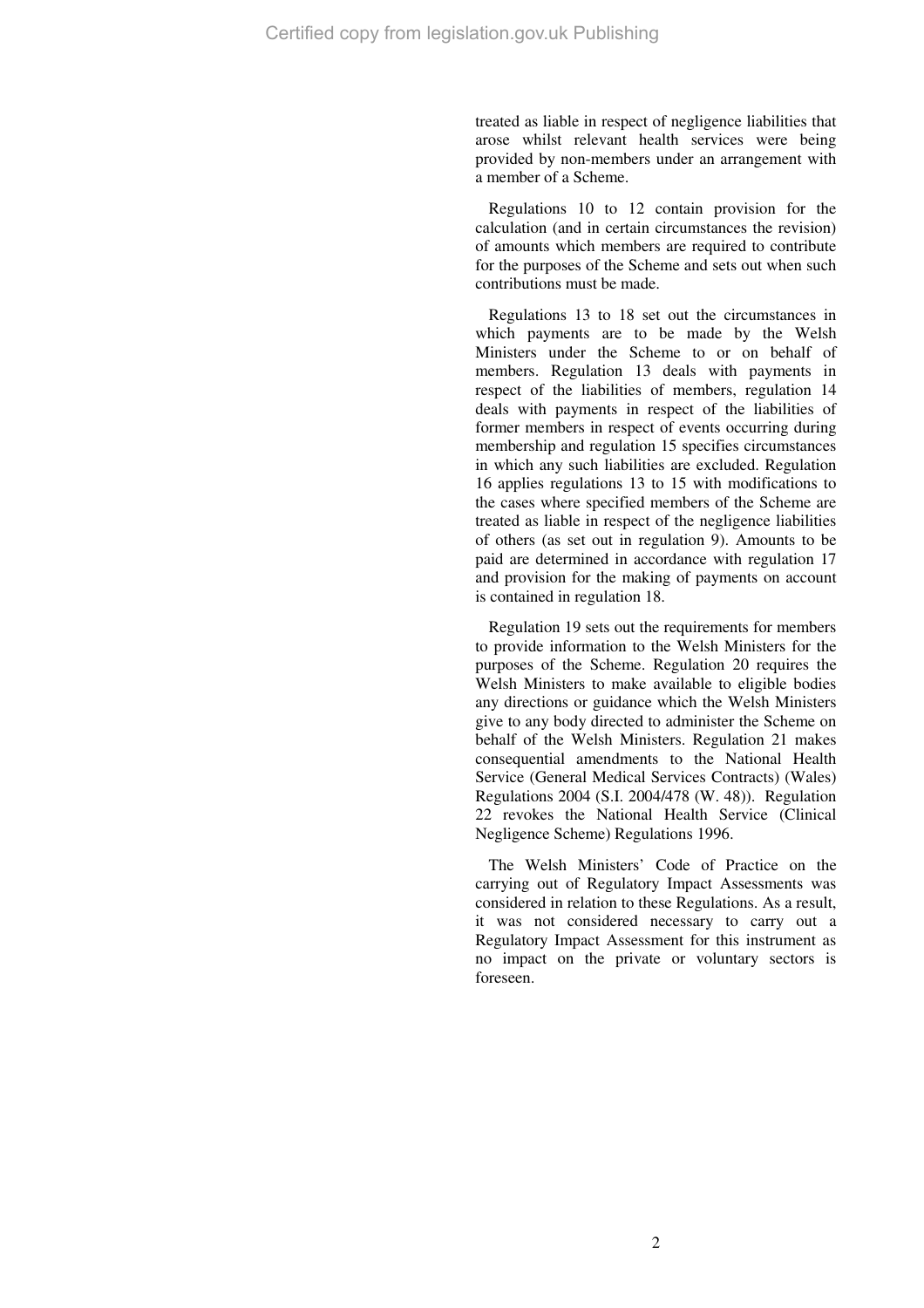## W E L S H S T A T U T O R Y I N S T R U M E N T S

## **2019 No. 422 (W. 97)**

# **NATIONAL HEALTH SERVICE, WALES**

## The National Health Service (Clinical Negligence Scheme) (Wales) Regulations 2019

*Made 4 March 2019* 

*Laid before the National Assembly for Wales 5 March 2019* 

*Coming into force 1 April 2019* 

The Welsh Minsters make the following Regulations in exercise of the powers conferred by sections 30, 47(1) and (2), and 203(9) and (10) of the National Health Service (Wales) Act 2006(**1**).

#### **Title, commencement and application**

**1.**—(1) The title of these Regulations is the National Health Service (Clinical Negligence Scheme) (Wales) Regulations 2019.

(2) These Regulations come into force on 1 April 2019.

(3) These Regulations apply in relation to Wales.

#### **Interpretation**

**2.** In these Regulations—

"the Act" ("*y Ddeddf*") means the National Health Service (Wales) Act 2006;

"eligible body" ("*corff cymwys*") means a body specified in regulation 4;

 $\overline{a}$ (**1**) 2006 c. 42. Section 30 was amended by section 166 of, and paragraph 1 of Schedule 15(1) to, the Health and Social Care Act 2008 (c. 14); and by section 306(4) of, and paragraph 22 of Schedule 7 to, the Health and Social Care Act 2012 (c. 7).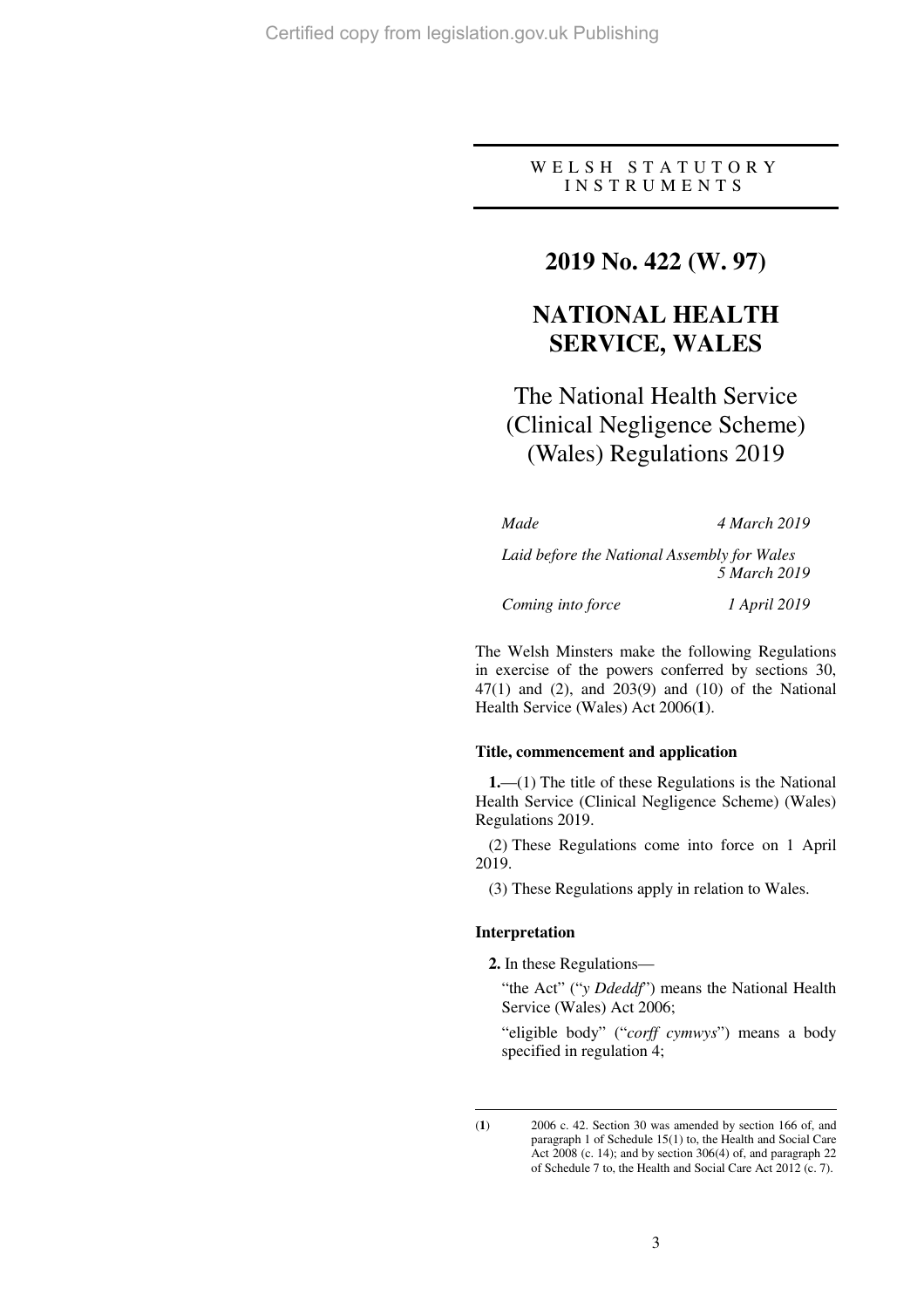"Local Health Board" ("*Bwrdd Iechyd Lleol*") means a Local Health Board established in accordance with section 11(2) of the Act;

"member" ("*aelod*") means an eligible body which is a member of the Scheme;

"membership year" ("*blwyddyn aelodaeth*") means, in respect of any eligible body, any 12 month period starting on 1 April during which the body is a member of the Scheme;

"NHS Trust" ("*Ymddiriedolaeth GIG*") means a National Health Service Trust established in accordance with section 18(2) of the Act;

"primary medical services" ("*gwasanaethau meddygol sylfaenol*") means health services provided under a contract, arrangement or agreement made under or by virtue of the following sections of the Act—

- (a) section 41(2) (primary medical services);
- (b) section 42(1) (general medical services contracts);
- (c) section 50 (arrangements by Local Health Boards for the provision of primary medical services):

"primary medical services provider" ("*darparwr gwasanaethau meddygol sylfaenol*") means the person who has entered into a contract to provide primary medical services in accordance with section  $41(2)(b)$ ,  $42$  or 50 of the Act:

"relevant function" ("*swyddogaeth berthnasol*") means—

- (a) arranging for the provision of services for the purposes of the health service(**1**);
- (b) providing services for the purposes of the health service;
- (c) exercising functions in relation to the health service;
- (d) providing primary medical services;
- (e) exercising powers under, or by virtue of, section 7 of the Health and Medicines Act 1988(**2**);
- (f) exercising powers under section 169 of, or paragraphs 19 and 20 of Schedule 3 to, the Act;

 $\overline{a}$ 

<sup>(</sup>**1**) "The health service" is defined in section 206(1) of the National Health Service (Wales) Act 2006.

<sup>(</sup>**2**) The functions of the Secretary of State were transferred to the National Assembly for Wales by virtue of the National Assembly for Wales (Transfer of Functions) Order 1999 (S.I. 1999/672). Those functions are exercisable, in relation to Wales, by the Welsh Ministers by virtue of section 162 of, and paragraph 30 of Schedule 11 to, the Government of Wales Act 2006 (c. 32).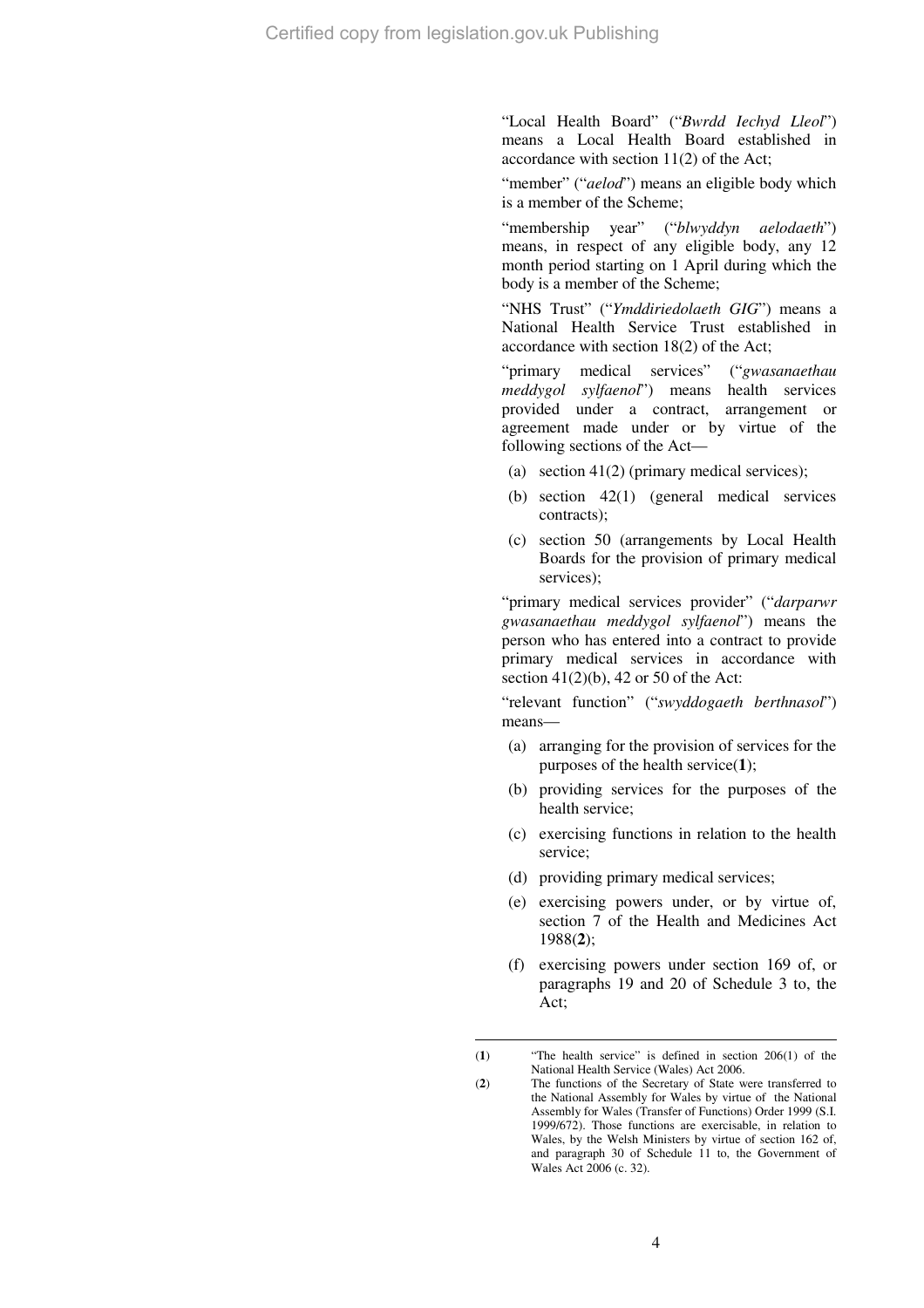"relevant health services" ("*gwasanaethau iechyd perthnasol*") means primary medical services provided in Wales for the purposes of the health service;

"the Scheme" ("*y Cynllun*") means the Clinical Negligence Scheme for NHS Trusts and Local Health Boards established by regulation 3.

### **Clinical Negligence Scheme for NHS Trusts and Local Health Boards**

**3.**—(1) There is hereby established a scheme, to be known as the Clinical Negligence Scheme for NHS Trusts and Local Health Boards.

(2) The purpose of the Scheme is to enable an eligible body to make provision to meet liabilities to which the Scheme applies.

(3) An eligible body may participate in the Scheme only if it is a member of the Scheme.

(4) The Scheme is to be administered by the Welsh Ministers.

#### **Eligible bodies**

**4.** The bodies which are eligible to be a member of the Scheme are—

- (a) a NHS Trust, or
- (b) a Local Health Board.

#### **Membership of the Scheme**

**5.**—(1) An eligible body may apply to the Welsh Ministers to become a member of the Scheme.

(2) An application made in accordance with paragraph (1) must—

- (a) be made in writing,
- (b) be made in such form and be submitted in such manner as the Welsh Ministers may require,
- (c) specify a date on which the eligible body proposes that its membership should start, and
- (d) contain, or be accompanied by, such information as the Welsh Ministers may require.

(3) At any time after receiving an application and before determining it, the Welsh Ministers may in writing require the applicant to provide such further information as the Welsh Ministers consider necessary for the purposes of determining the application.

(4) Information that may be required in accordance with paragraphs (2) and (3) includes—

(a) the nature of the applicant's functions;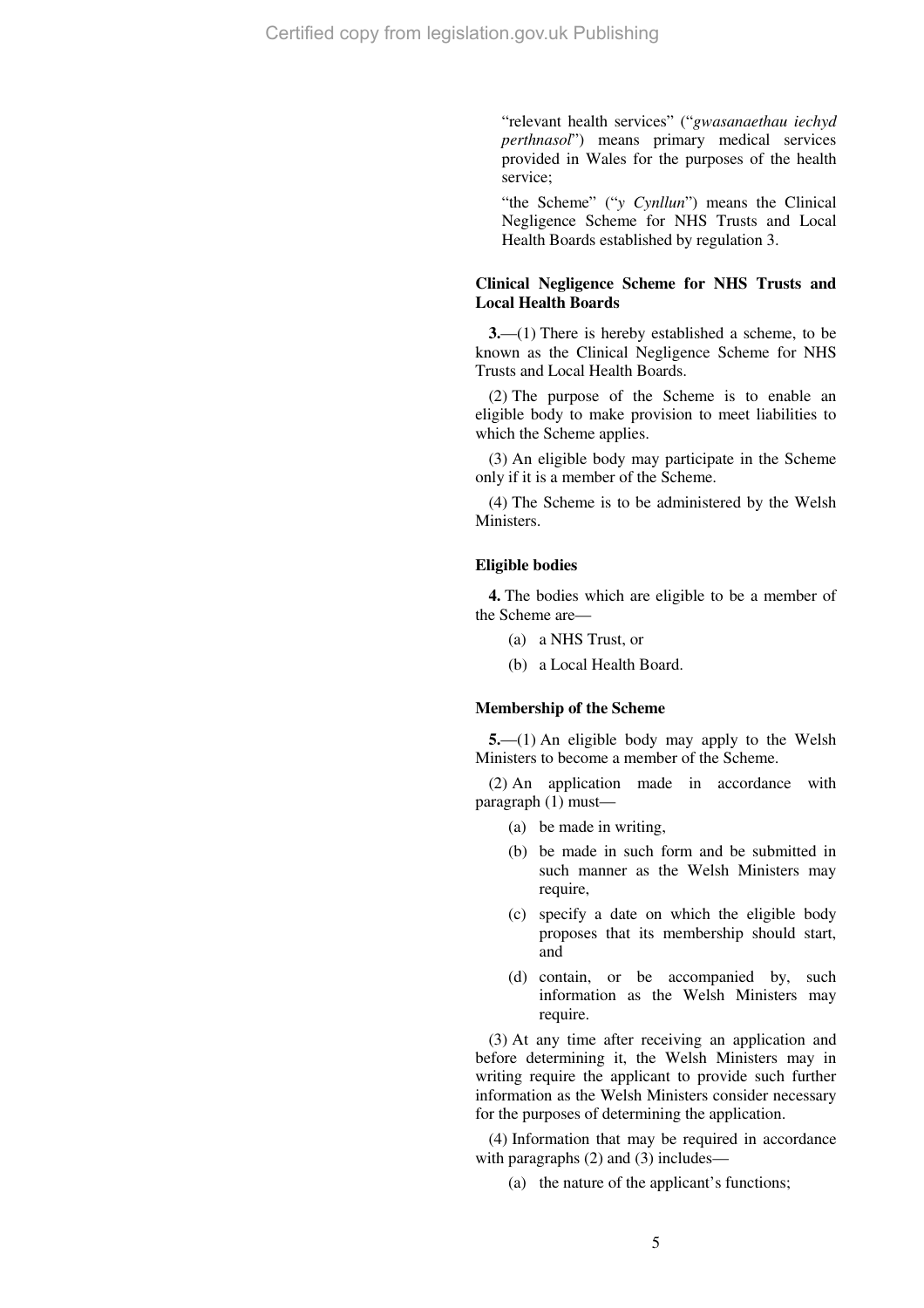- (b) the number of employees and contractors;
- (c) qualifications and experience of such employees and contractors;
- (d) details of any previous claims in which the applicant has been the defendant in respect of personal injury claims made as a result of the exercise of any relevant function;
- (e) such other information as the Welsh Ministers may request for the purposes of determining the application.
- (5) The Welsh Ministers must—
	- (a) within 6 weeks of receiving an application made in accordance with the requirements in paragraphs (2) and (3), determine whether or not to grant it, and
	- (b) as soon as reasonably practicable, inform the applicant of the determination by a notice in writing which, if the application is granted, must specify the date on which the applicant's membership is to start.

(6) In determining whether to grant an application, the Welsh Ministers must have regard to—

- (a) the information provided by the applicant, and
- (b) such other factors as the Welsh Ministers consider relevant.

(7) Where an eligible body's application is granted, that body's membership of the Scheme starts on the date specified in the notice given in accordance with paragraph (5)(b).

 $(8)$  For the purposes of paragraph  $(4)(b)$  and  $(c)$ , reference to "contractors" is to be construed in accordance with regulation 9(2).

#### **Cancellation of membership by a member**

**6.**—(1) This regulation applies only in relation to any member which has been a member of the Scheme for at least 3 consecutive membership years.

(2) A member of the Scheme may cancel its membership of the Scheme by giving notice of the cancellation in writing to the Welsh Ministers.

(3) Where a notice under paragraph (2)—

- (a) is given before 1 September in a membership year, the notice takes effect at the end of that membership year;
- (b) is given on or after 1 September in a membership year, the notice takes effect at the end of the following membership year.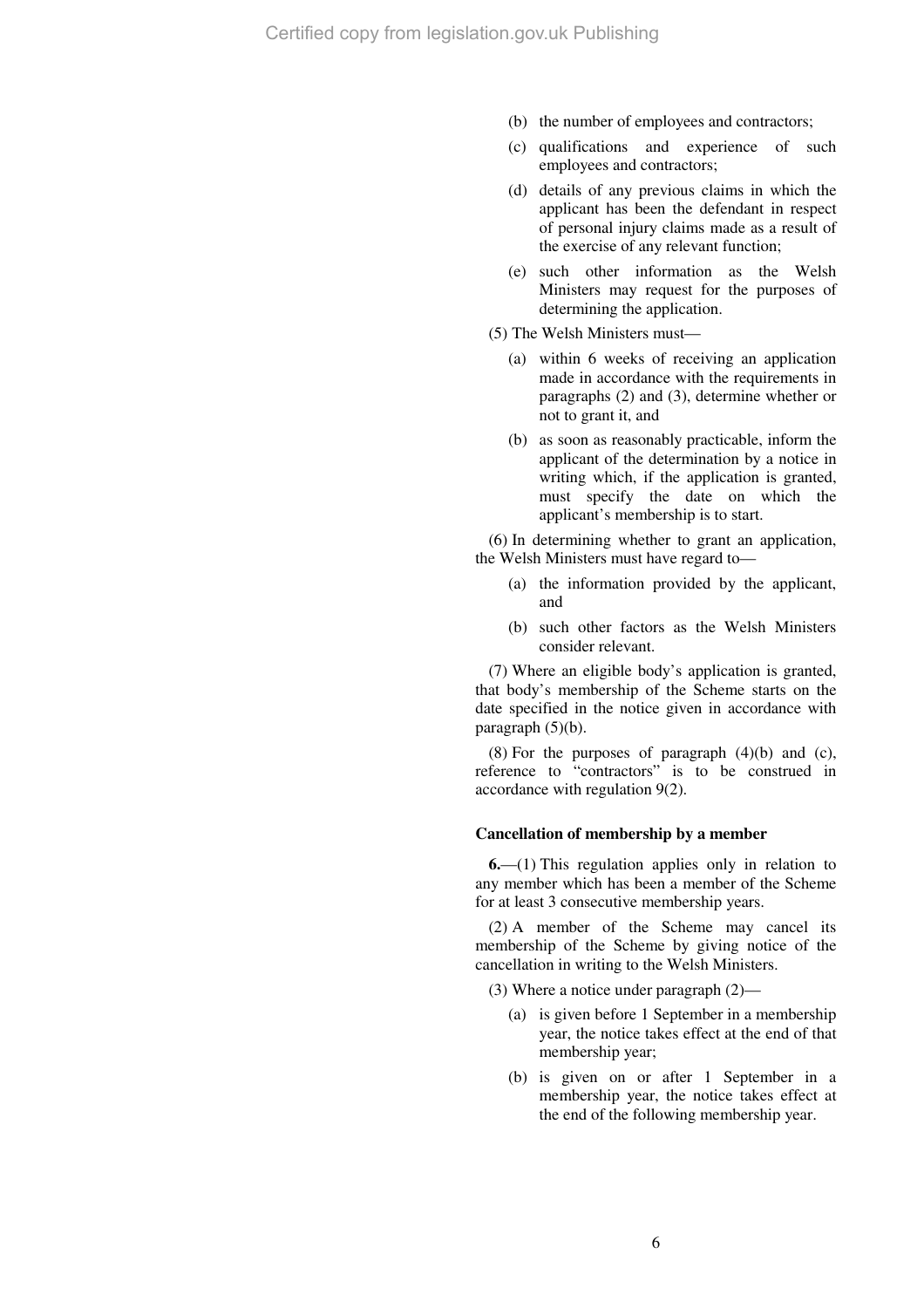#### **Cancellation of membership by the Welsh Ministers**

**7.**—(1) The Welsh Ministers may cancel a member's membership of the Scheme in any of the circumstances specified in paragraphs (2) to (4).

(2) The circumstances specified in this paragraph are where the member is liable to make a payment to the Welsh Ministers under regulation 11 (duty of members to make contributions to the Scheme) and that payment remains unpaid for a period of 28 days or more which starts with the date on which the payment became due.

(3) The circumstances specified in this paragraph are where the member has failed to provide any information required under regulation 19 (duty of members to provide information)—

- (a) before the end of the period of 28 days which starts with the date on which the Welsh Ministers request the information, or
- (b) if the Welsh Ministers in writing allow a further period for providing such information, before the end of that further period.

(4) The circumstances specified in this paragraph are where the Welsh Ministers consider that it would be detrimental to the efficient administration of the Scheme or the interests of other members for the member to remain a member of the Scheme.

(5) The Welsh Ministers must inform the member by notice in writing that its membership of the Scheme is to cease with effect from a date specified in the notice and—

- (a) where the cancellation is in circumstances specified in paragraph  $(2)$ ,  $(3)$ , or  $(4)$ —
	- (i) the date to be specified must not be less than 28 days after the date on which the notice is given, but
	- (ii) the Welsh Ministers may determine not to cancel the membership by giving the member a further notice in writing to that effect.

## **Liabilities of members**

**8.**—(1) The Scheme applies to—

- (a) any liability in tort under the law of England and Wales which a member of the Scheme owes to a third party in respect of or consequent upon personal injury or loss specified in paragraph (2), and
- (b) any contractual liability of a member of the Scheme—
	- (i) arising as a consequence of an arrangement to provide relevant health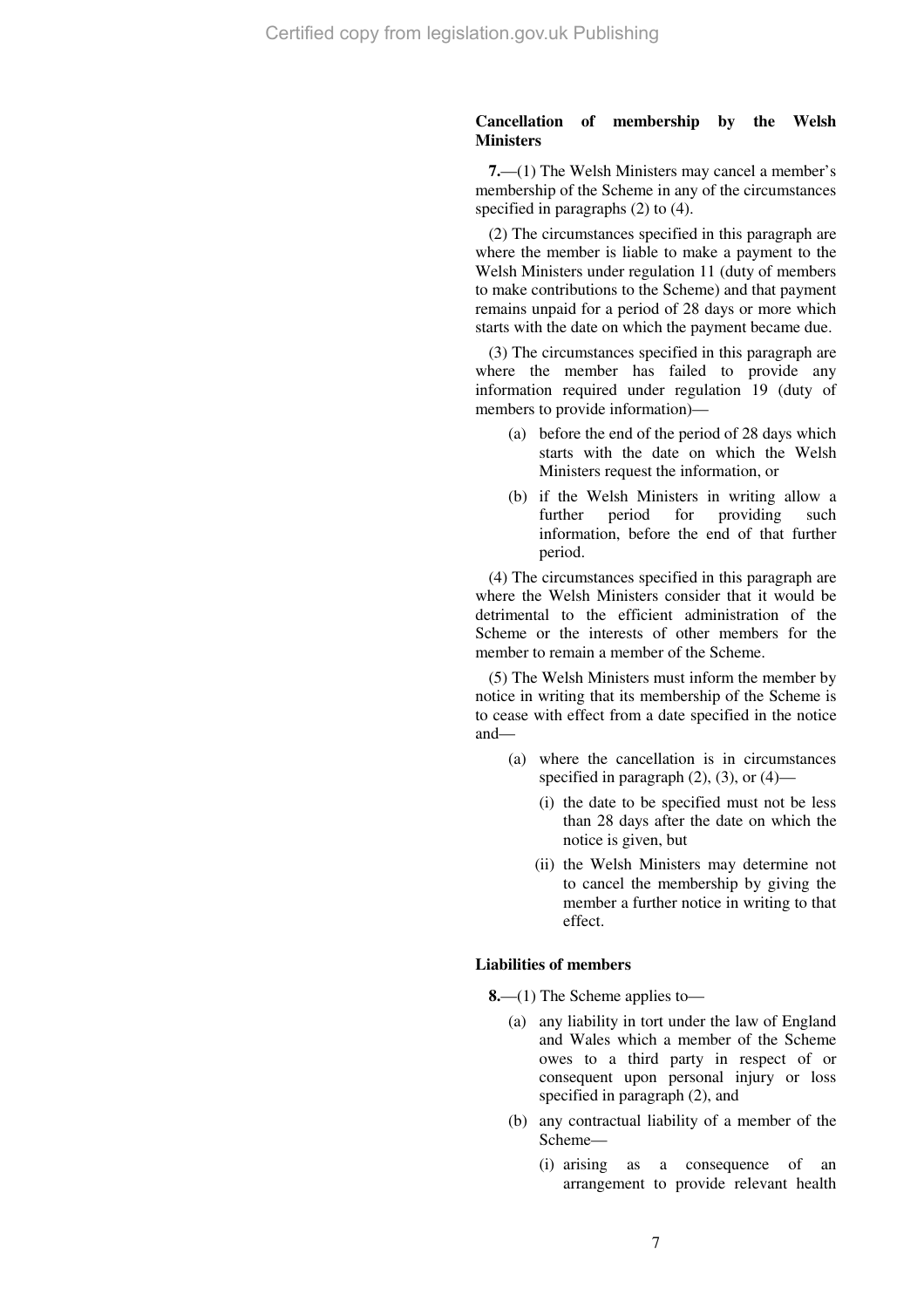services referred to in regulation 9(2), and

(ii) specified as a qualifying liability of a contractor in regulation 9(4).

(2) The personal injury or loss referred to in paragraph (1) is personal injury or loss arising out of or in connection with any breach of a duty of care, which—

- (a) the member owes to any person in connection with the diagnosis of any illness or the care or treatment of any patient, and
- (b) is in consequence of any act or omission specified in paragraph  $(3)$ .

(3) The act or omission referred to in paragraph (2) is an act or omission to act on the part of—

- (a) a person employed or engaged by the member in connection with any relevant function provided by the member, or
- (b) an employee or agent of a person engaged by the member in connection with the provision of any relevant function.

#### **Other liabilities for which members are treated as liable**

**9.**—(1) In this regulation, "health services provider" means an NHS Trust, Local Health Board or a primary medical services provider.

(2) The Scheme applies to the qualifying liabilities of a health services provider which is not a member of the Scheme ("the contractor") where its provision of relevant health services is the subject of an arrangement between it and another health services provider which is a member of the Scheme.

(3) Qualifying liabilities to which the Scheme applies under paragraph (2) are to be treated for the purposes of the Scheme and these Regulations as if they were liabilities of the health services provider who is a member of the Scheme and which entered into the arrangement.

(4) Qualifying liabilities of a contractor are any liability in tort under the law of England and Wales which—

- (a) the contractor owes to a third party in respect of or consequent upon personal injury or loss as specified in paragraph (5), and
- (b) is in consequence of the arrangement referred to in paragraph (2).

(5) The personal injury or loss referred to in paragraph (4)(a) is personal injury or loss arising out of or in connection with any breach of a duty of care which—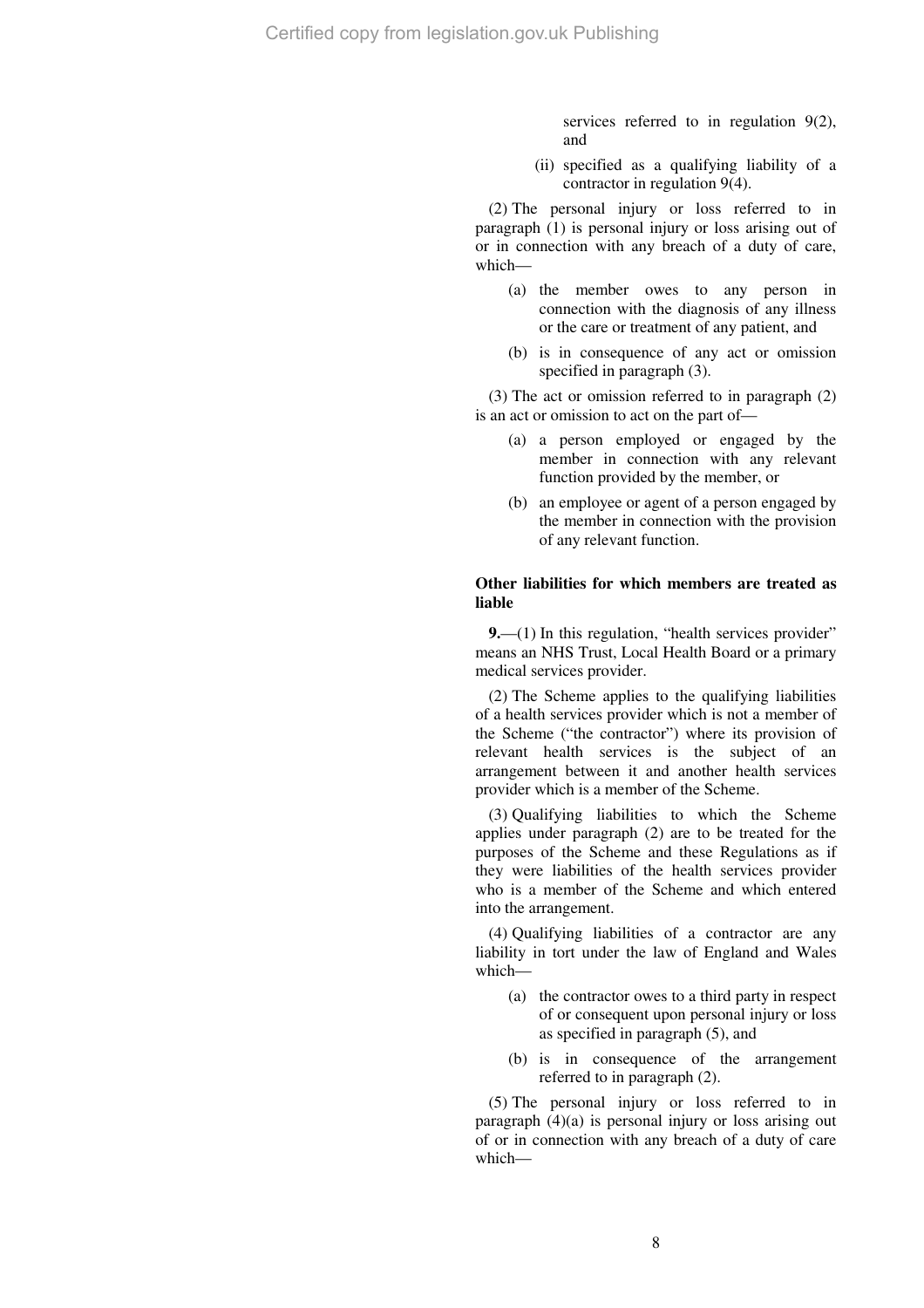- (a) the contractor owes to any person in connection with the diagnosis of any illness or the care or treatment of any patient, and
- (b) is in consequence of any act or omission specified in paragraph (6).

(6) The act or omission referred to in paragraph (5)(b) is an act or omission to act in connection with the provision of relevant health services on the part of—

- (a) the contractor,
- (b) a person employed or engaged by the contractor, or
- (c) an employee or agent of a person engaged by the contractor.

#### **Determination of amounts payable by members**

**10.**—(1) The Welsh Ministers must determine the amount which each member of the Scheme must pay to the Welsh Ministers in respect of each membership year.

(2) In determining the amount in paragraph (1) in respect of any member ("M"), the Welsh Ministers may have regard to—

- (a) the Welsh Ministers' estimate of the total amount which, by virtue of regulation 13 (payments out of the Scheme), is likely to be payable during that membership year in respect of all liabilities to which the Scheme applies;
- (b) the nature of M's relevant functions;
- (c) the number of M's employees and contractors who are engaged in M's performance of a relevant function or any part of a relevant function;
- (d) the qualifications and experience of those employees and contractors;
- (e) any agreement in respect of M which falls within regulation 13(3)(c) (agreement that the Scheme is to cover a future claim in respect of liability incurred before membership starts);
- (f) any agreement in respect of M which falls within regulation  $13(5)(c)$  (agreement that the Scheme is to cover existing claim not met before membership ceases);
- (g) any agreement in respect of M which falls within regulation  $14(2)(a)$  (agreement on payment of additional contribution that the Scheme is to cover a claim in respect of liability incurred before membership ceases);
- (h) the Welsh Ministers' assessment of—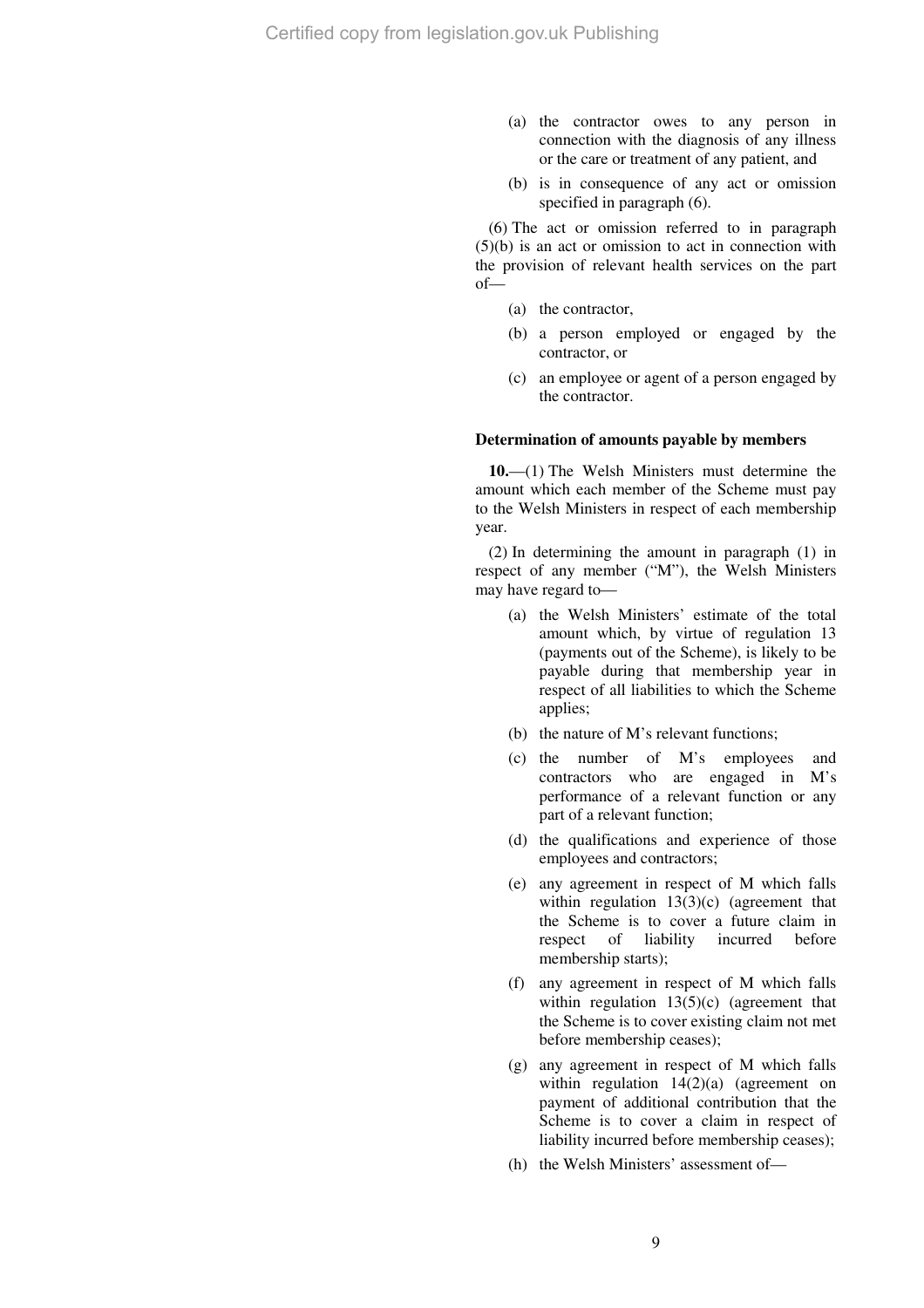- (i) the likely effectiveness of any steps being taken, or to be taken, by M as to the manner in which M exercises any relevant function for the purpose of reducing the incidence of liabilities in connection with those functions to which the Scheme applies, and
- (ii) the effectiveness of any steps which have already been taken for that purpose;
- (i) any other factor relating to M or any other member of the Scheme which the Welsh Ministers consider relevant to the determination under paragraph (1).

(3) In respect of each membership year, the Welsh Ministers must give each member notice in writing specifying the amount determined in respect of that member in accordance with paragraph (1).

(4) Except as stated in paragraph (5), a notice given in accordance with paragraph (3) must be given no later than 31 December in the membership year before that to which the notice relates.

(5) In the case of any member admitted to the Scheme—

- (a) the notice in respect of the first membership year must be given no later than 6 months after the date on which the Welsh Ministers receive the member's application in accordance with regulation 5 (membership of the Scheme), and
- (b) the notice in respect of the second membership year must be given no later than 1 July in that membership year.

(6) For the purposes of paragraph  $(2)(c)$  and  $(d)$ , reference to "contractors" is to be construed in accordance with regulation 9(2).

(7) For the purposes of paragraph (5), reference to the "the first membership year" of a body which is a member of the Scheme is to the whole or part of any membership year immediately following any period during which the body was not a member.

#### **Duty of members to make contributions to the Scheme**

**11.**—(1) Each member of the Scheme must, in respect of each membership year, pay to the Welsh Ministers the amount determined in respect of the member under regulation 10(1) (determination of amounts payable by members).

(2) Except as stated in paragraph (3), a member which receives a notice under regulation 10(3) of the amount payable in respect of a membership year must pay the amount due—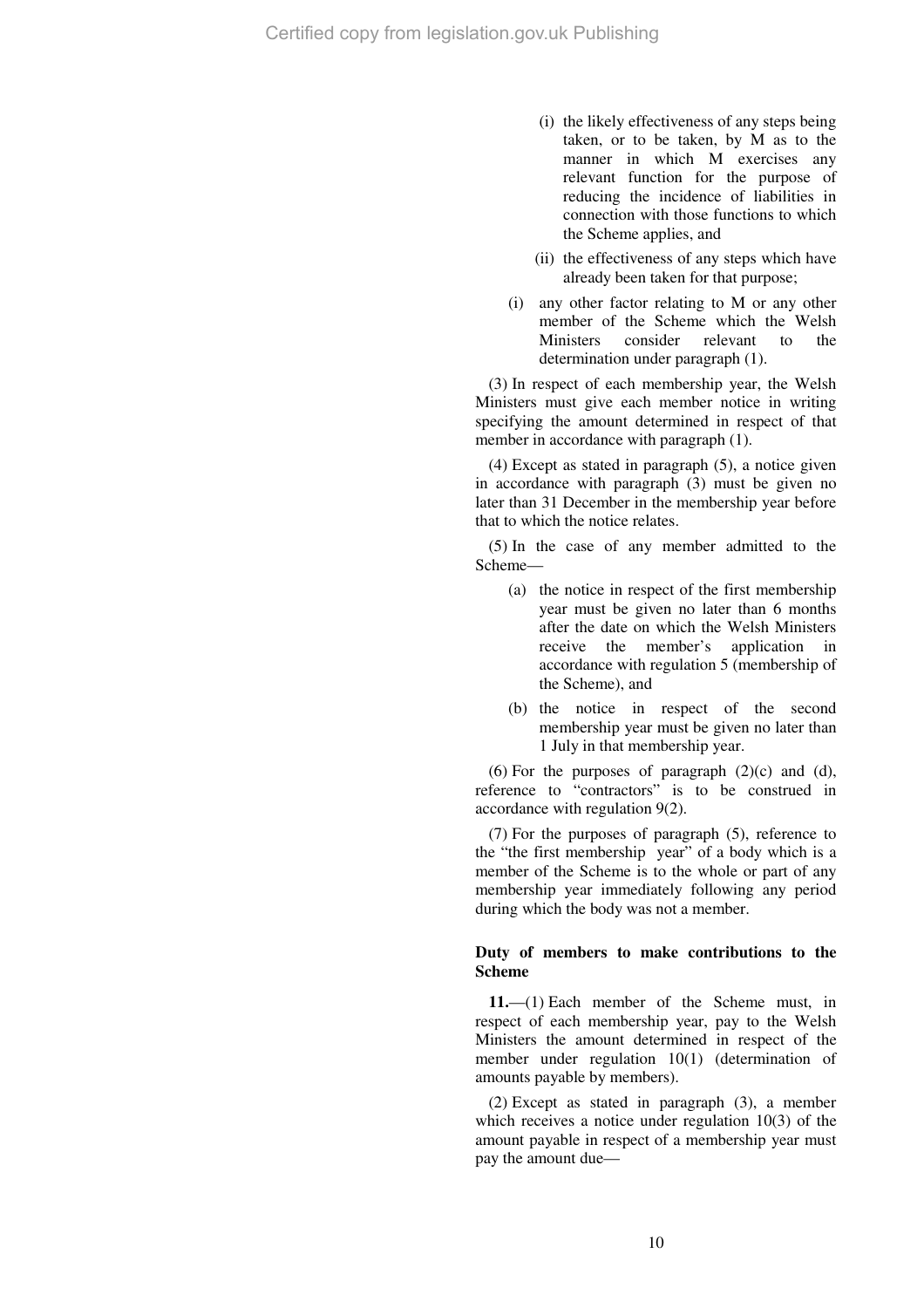- (a) in accordance with such arrangement as may be agreed by the Welsh Ministers and the member (which may include payment in instalments to be made at agreed times);
- (b) if no agreement is reached by 1 March immediately before the start of the membership year, by such time and in such manner as the Welsh Ministers may decide.

(3) Where a member admitted to the Scheme receives a notice under regulation 10(3) in respect of a membership year, the member must pay—

- (a) the amount due in respect of the first membership year no later than 8 months after the date on which the Welsh Ministers receive the member's application under regulation 5 (membership of the Scheme), and
- (b) the amount due in respect of the second membership year no later than 1 August in that membership year.

(4) For the purposes of paragraph (3), reference to "the first membership year" of a body which is a member of the Scheme is to be construed in accordance with regulation 10(7).

#### **Revision of determination of payable amount**

**12.**—(1) Paragraph (2) applies where the Welsh Ministers identify before the end of a membership year that the amount determined by them in accordance with regulation 10(1) as being payable by the member in respect of that year—

- (a) is incorrectly calculated,
- (b) is determined by reference to information which was incorrect, or
- (c) should be reconsidered in light of further information that has become available to the Welsh Ministers.

(2) The Welsh Ministers—

- (a) must reconsider the amount determined, and
- (b) at any time before the end of the membership year in question, may revise the amount payable by the member in respect of that year.

(3) The Welsh Ministers must give the member notice in writing of any revised amount determined in accordance with paragraph (2)(b) and the member must pay any amount that remains due in respect of the membership year—

(a) in accordance with such arrangements as may be agreed between the Welsh Ministers and the member (which may include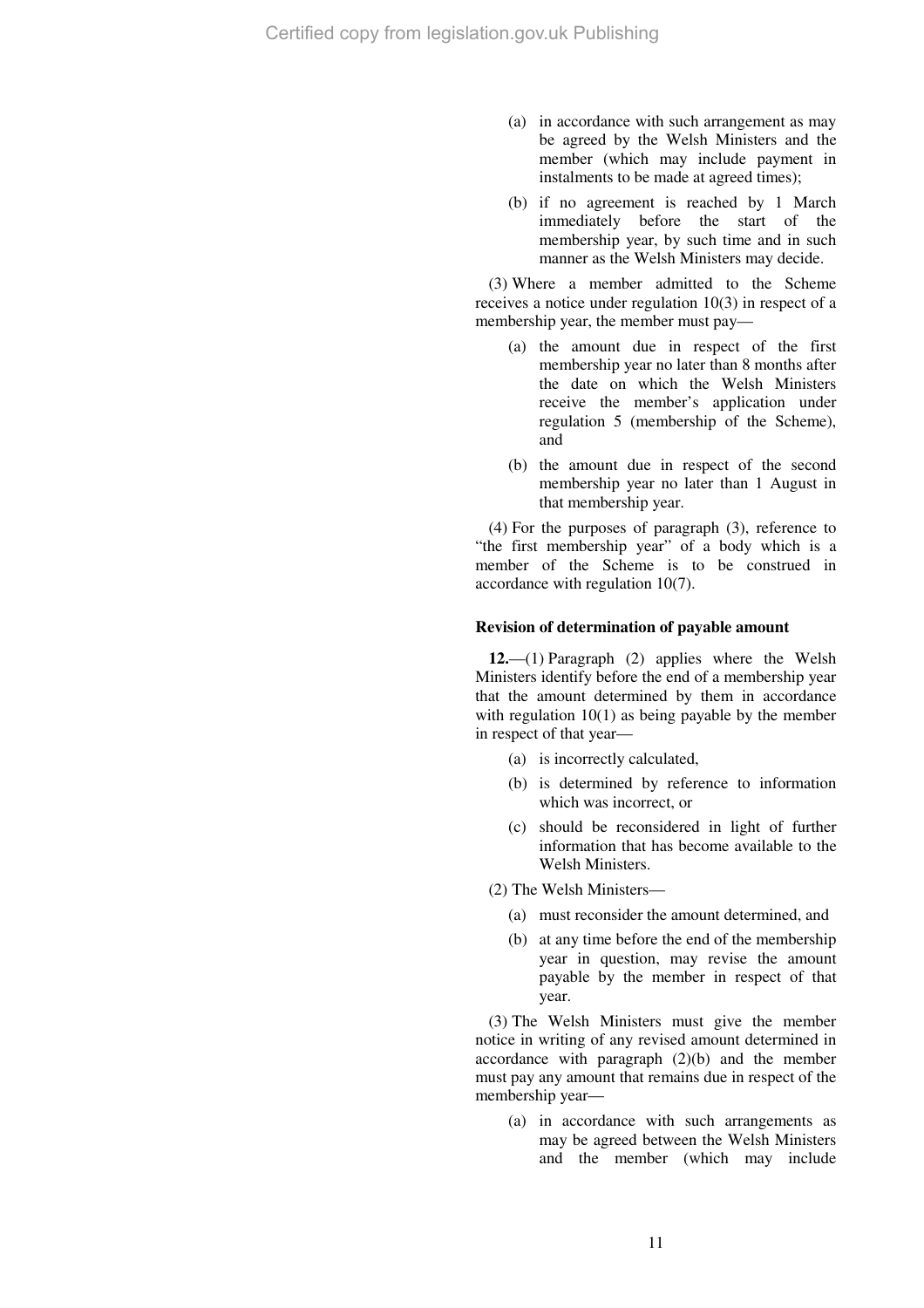payment in instalments to be made at agreed times), and

(b) if no agreement is reached by the end of the membership year, by such time and in such manner as the Welsh Ministers may decide.

(4) The reference in paragraph (1) to an amount determined by the Welsh Ministers in accordance with regulation 10(1) includes any revised amount determined in accordance with paragraph (2)(b).

## **Payments out of the Scheme: liabilities of members**

**13.**—(1) Where a payment falls to be made by a member of the Scheme in connection with a claim in respect of a liability to which the Scheme applies, the Welsh Ministers may pay to the member, or on the member's behalf, an amount determined in accordance with regulation 17.

(2) No payment may be made under paragraph  $(1)$ —

- (a) in respect of any liability of the member which is excluded from the Scheme by any of paragraphs (3) to (5), or
- (b) in respect of any liability of, or payment by, the member which is excluded from the Scheme by regulation 15 (exclusions).

(3) Any liability which was incurred by an eligible body before it became a member of the Scheme is excluded from the Scheme unless—

- (a) the claim against the eligible body in respect of the liability was made after the start of its membership of the Scheme,
- (b) the Welsh Ministers are satisfied that the eligible body informed the Welsh Ministers before the end of the qualifying period that the claim had been made,
- (c) the Welsh Ministers agreed before the start of the eligible body's membership that any liability of the body that results from a claim to which sub-paragraphs (a) and (b) apply should not be excluded from the Scheme, and
- (d) that agreement remained in force on the date on which the claim against the eligible body falls to be met.

(4) Any liability of a member which falls to be met after the member gives notice of cancellation under regulation 6(2) (cancellation of membership by a member) but before membership has ceased is excluded from the Scheme unless the Welsh Ministers are satisfied that the liability would have fallen to be met at that time irrespective of the member's decision to give such a notice.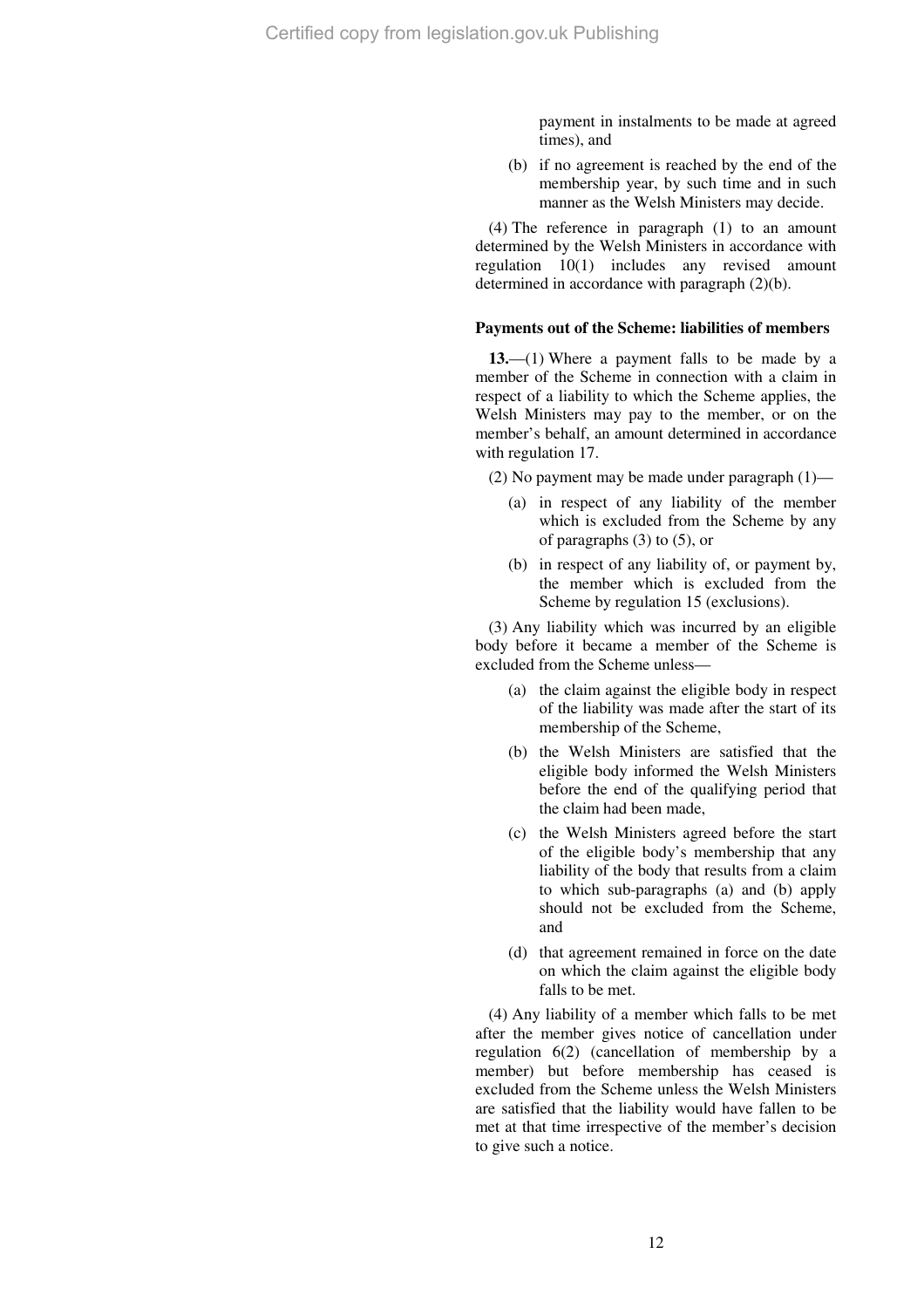(5) Any liability of an eligible body which falls to be met after its membership of the Scheme has ceased is excluded from the Scheme unless—

- (a) the claim against the eligible body in respect of the liability was made before the body's membership ceased,
- (b) the Welsh Ministers are satisfied that the eligible body informed the Welsh Ministers before the end of the qualifying period that the claim had been made,
- (c) the Welsh Ministers agreed before the eligible body's membership ceased that any liability of the body that results from a claim to which sub-paragraphs (a) and (b) apply should not be excluded from the Scheme, and
- (d) that agreement remained in force on the date on which the eligible body's membership ceased.

(6) In paragraphs  $(3)(b)$  and  $(5)(b)$ , the "qualifying period" is the period of 14 days starting with the date on which the member became aware that a claim had been made or, if earlier, the date on which the Welsh Ministers consider that the member ought to have become aware that a claim had been made.

## **Payments out of the Scheme: liabilities of former members**

**14.**—(1) Where—

- (a) a payment falls to be made by an eligible body ("B") which has at any time been a member of the Scheme in connection with a claim in respect of a liability to which the Scheme applies, and
- (b) the claim relates to a breach of the duty of care by B whilst it was a member of the Scheme,

the Welsh Ministers may, if the conditions specified in paragraph (2) are met, pay to B or on B's behalf an amount determined by the Welsh Ministers in accordance with regulation 17.

(2) The conditions are that—

- (a) before B's membership of the Scheme ceases, the Welsh Ministers agree with B that, in respect of the membership year immediately preceding the cessation of B's membership, the amount to be paid by B under regulation 11 (duty of members to make contributions to the Scheme) is also to include an additional amount determined for the purposes of this regulation,
- (b) that amount is determined by the Welsh Ministers as being sufficient to meet any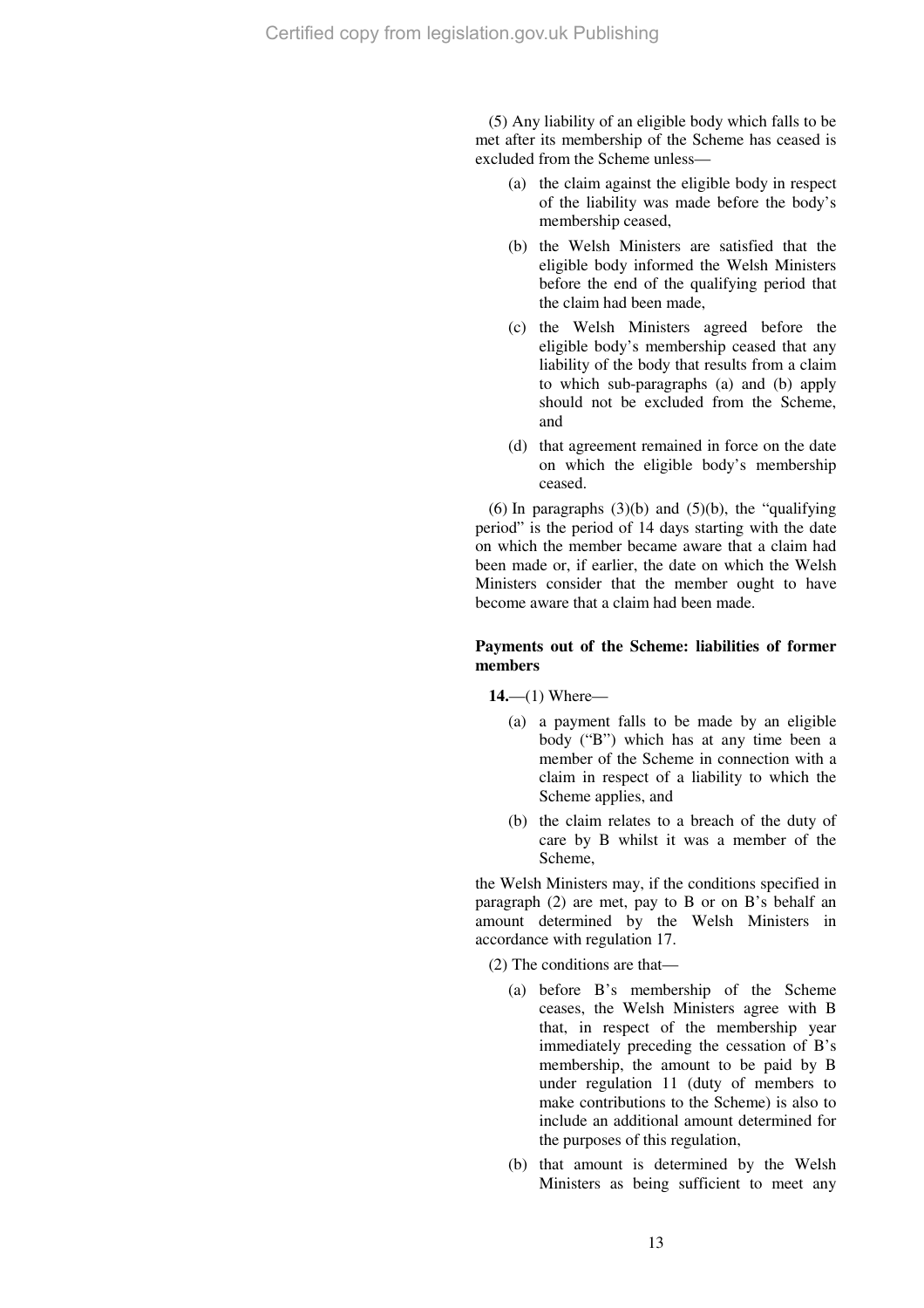liabilities of B falling within paragraph (1) which were incurred whilst B was a member but fall to be met after the date on which B's membership ceases, and

(c) before that date, B either pays the additional amount in full or enters into an agreement with the Welsh Ministers to pay it in instalments.

(3) No payment may be made under paragraph (1) in respect of any liability of, or payment by, B which is excluded from the Scheme by regulation 15 (exclusions).

### **Exclusions**

**15.**—(1) Except to such extent as the Welsh Ministers may determine, the following are excluded from the Scheme—

- (a) any liability admitted by a member without first obtaining the Welsh Ministers' consent in writing;
- (b) any liability determined by a Court in proceedings which are conducted by a member otherwise than in consultation with the Welsh Ministers;
- (c) any payment falling to be made by a member where the member has not complied with any condition imposed by the Welsh Ministers relating to a claim;
- (d) any payment falling to be made by a member where, without first obtaining the Welsh Ministers' consent in writing, the member agrees—
	- (i) to be bound by the determination of any person or body as to the making of a payment by that member in respect of a liability, or
	- (ii) to make any other payment in respect of the liability otherwise than in the course of legal proceedings or in consequence of a settlement of legal proceedings agreed to by the member;
- (e) any liability that is of an amount less than the amount which is for the time being agreed between a member and the Welsh Ministers as being the minimum amount of any liability in respect of which a payment is to be made under the Scheme;
- (f) any liability of a primary medical services provider which was either incurred, or falls to be met, in a membership year in relation to which that primary medical services provider was included in a notification to the Welsh Ministers by the Local Health Board.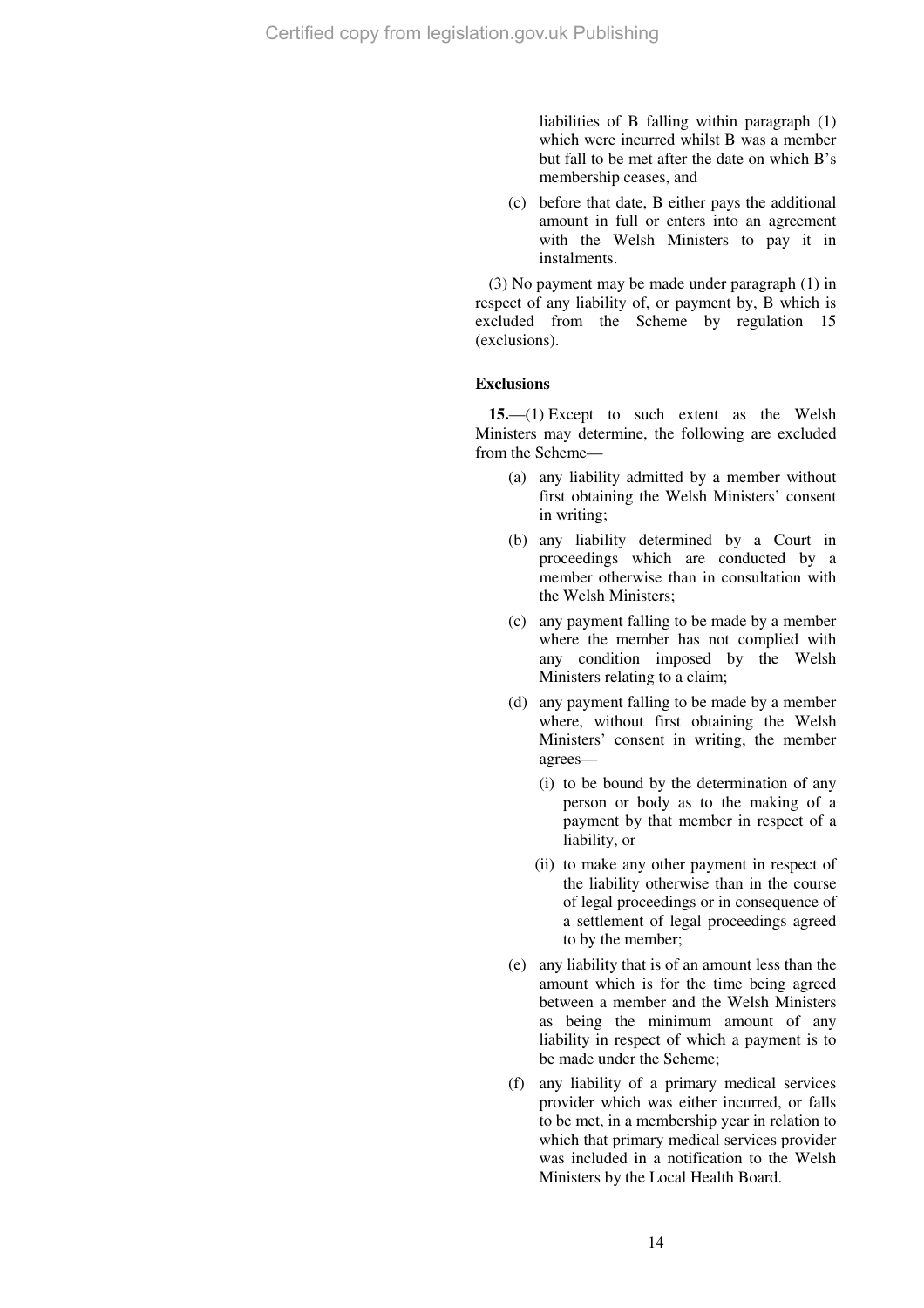$(2)$  In paragraph  $(1)$ —

- (a) references to "member" include a former member of the Scheme—
	- (i) in respect of which the requirements of regulation  $13(5)(c)$  and (d) are met (agreement that the Scheme is to cover<br>existing claim not met before existing claim not met before membership ceases), or
	- (ii) to which regulation 14 applies (liabilities of former members);
- (b) in sub-paragraph (f), "notification" means a list of primary medical services providers whose qualifying liabilities are not to be covered by the Scheme for the membership year.

#### **Payments out of the Scheme: liabilities for which members are treated as liable**

**16.**—(1) Paragraph (2) applies to any payment in connection with a claim in respect of a qualifying liability falling within regulation 9 (other liabilities for which members are treated as liable) where the payment falls to be made by a member of the Scheme which under regulation 9(3) is treated as being liable in respect of the claim.

(2) Regulations 13 to 15 (circumstances in which payments are to be made out of the Scheme in respect of liabilities of members and former members) are to apply to enable payments to be made to or on behalf of any member of the Scheme in respect of qualifying liabilities as those regulations apply in respect of the member's own liabilities.

(3) In the application of regulation 13, 14 or 15 for the purposes of paragraph (2), references to anything being done by, to or against a member in respect of a liability to which the Scheme applies includes references to it being done in respect of a qualifying liability for which the member is treated as being liable.

#### **Determining the amount of any payment to be made out of the Scheme**

**17.**—(1) In respect of each liability to which the Scheme applies, the Welsh Ministers must determine the amount of any payment which is to be made under regulation 13 or 14 (payments out of the Scheme in respect of liabilities of members and former members).

(2) In determining the amount of the payment to be made in circumstances specified in each of paragraphs (3) to (8), the Welsh Ministers must have regard to the relevant matters specified in that paragraph.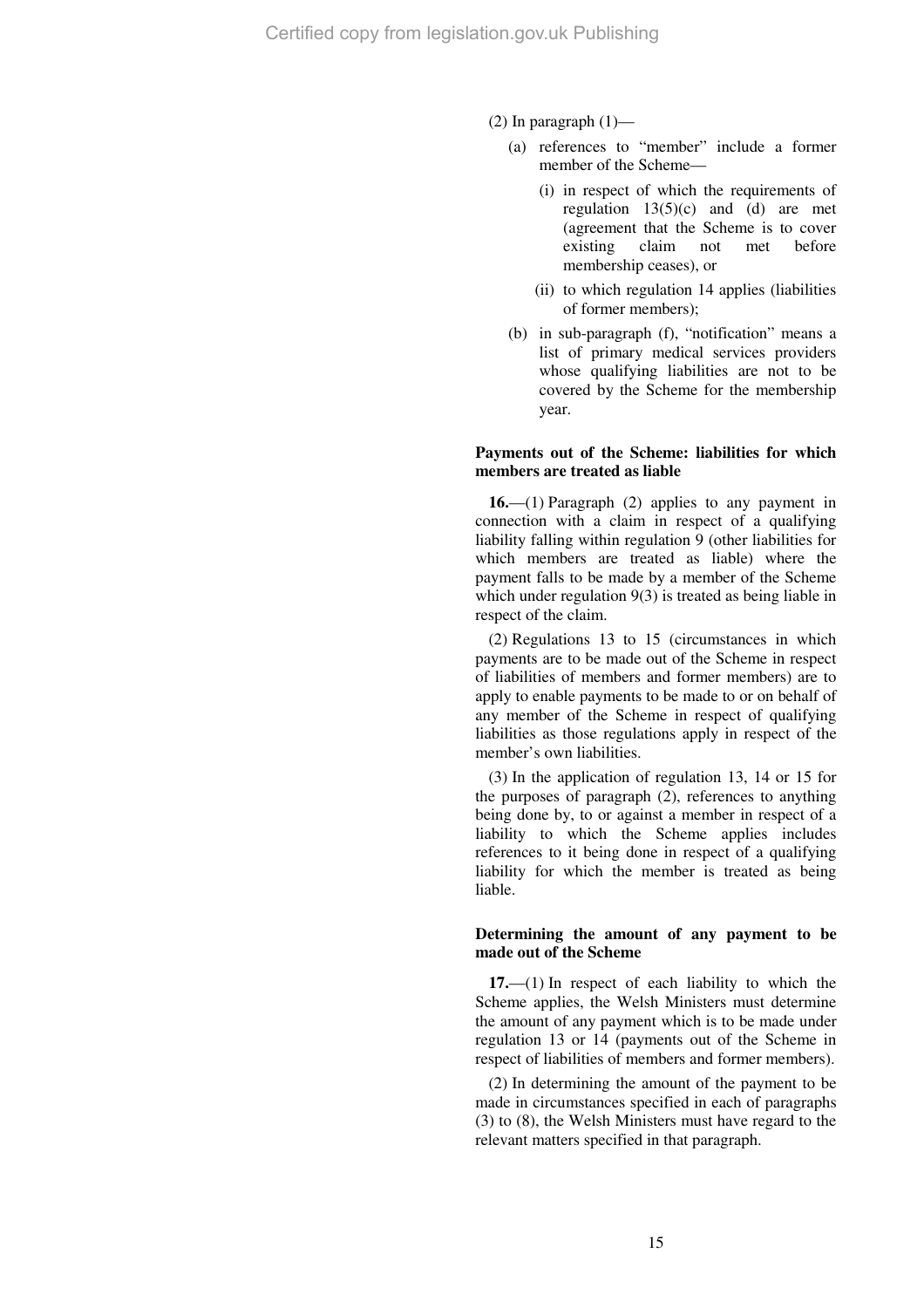(3) Where an award of damages has been made by a Court against a member, the relevant matters are the amount of—

- (a) the award,
- (b) the legal and associated costs awarded to the claimant, and
- (c) any legal and associated costs incurred by or on behalf of the member.

(4) Where legal proceedings are the subject of a settlement agreed to by the member, the relevant matters are the amount of—

- (a) any sum paid or payable by the member in relation to the claimant's claim for damages,
- (b) the member's contribution towards any legal and associated costs incurred by the claimant, and
- (c) any legal and associated costs incurred by or on behalf of the member.

(5) Where, in any legal proceedings, a Court has declined to award damages against the member, the relevant matters are—

- (a) the amount of any legal and associated costs incurred by or on behalf of the member, and
- (b) the extent to which those costs are not recoverable either from the claimant or from the Legal Aid Agency under regulations made by virtue of section 26(5) of the Legal Aid, Sentencing and Punishment of Offenders Act 2012(**1**) (costs in civil proceedings).

(6) Where a member has, otherwise than in the course of legal proceedings, agreed to make a payment in settlement of a claim, the relevant matters are the amount of—

- (a) the payment agreed, and
- (b) any legal or associated costs incurred by or on behalf of the member in connection with the claim.

(7) Where, otherwise than in the course of legal proceedings, a member has agreed to make any contribution towards legal or associated costs incurred by a person in connection with that person's claim against the member in respect of a liability to which the Scheme applies, the relevant matters are the amount of—

- (a) that contribution, and
- (b) any legal or associated costs incurred by or on behalf of the member in connection with the claim.

 $\overline{a}$ 

<sup>(</sup>**1**) 2012 c. 10.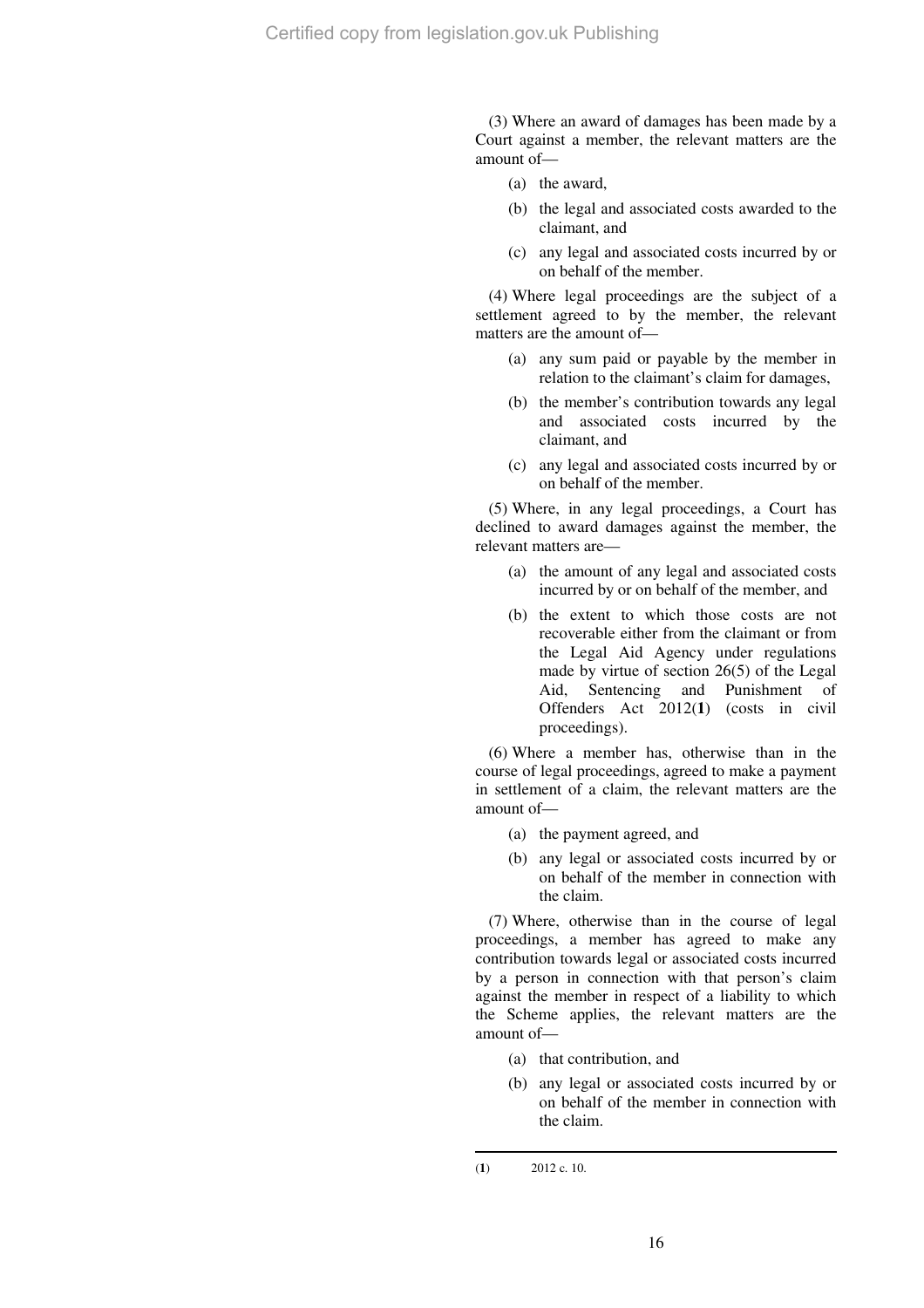(8) Where a member has agreed to be bound by the determination of any person or body as to the making of a payment by that member in respect of a liability to which the Scheme applies, the relevant matters are the amount of—

- (a) the payment,
- (b) any legal or associated costs incurred by the claimant in connection with the claim, and
- (c) any legal or associated costs incurred by or on behalf of the member in connection with the claim.

(9) In this regulation, references to "member" are to be construed in accordance with regulation 15(2).

#### **Power to make payments on account**

**18.**—(1) Where, in any membership year, a payment falls to be made by a member in connection with a claim in respect of which an amount may become payable by the Welsh Ministers under regulation 17 (determining the amount of any payment to be made out of the Scheme), the Welsh Ministers may make a payment on account of any amount which may become payable.

(2) A payment on account may be made to or on behalf of the member.

(3) Where the amount of any payment on account exceeds the amount subsequently determined under regulation 17 as being the amount of payment to be made in connection with the claim, the excess is recoverable from the member.

#### **Duty of members to provide information**

**19.**—(1) In this regulation, "specified" means specified by the Welsh Ministers in a notice under paragraph (2).

(2) The Welsh Ministers may by notice in writing require a member to provide the Welsh Ministers with specified information.

(3) Specified information includes—

- (a) the nature of any relevant function carried on, or to be carried on, by the member in a specified membership year,
- (b) the number of the member's employees and contractors who are engaged in the member's performance of a specified relevant function or in a specified part of any such function,
- (c) the qualifications and experience of those employees and contractors, and
- (d) any event of which the member is aware which it considers might give rise to a liability to which the Scheme applies.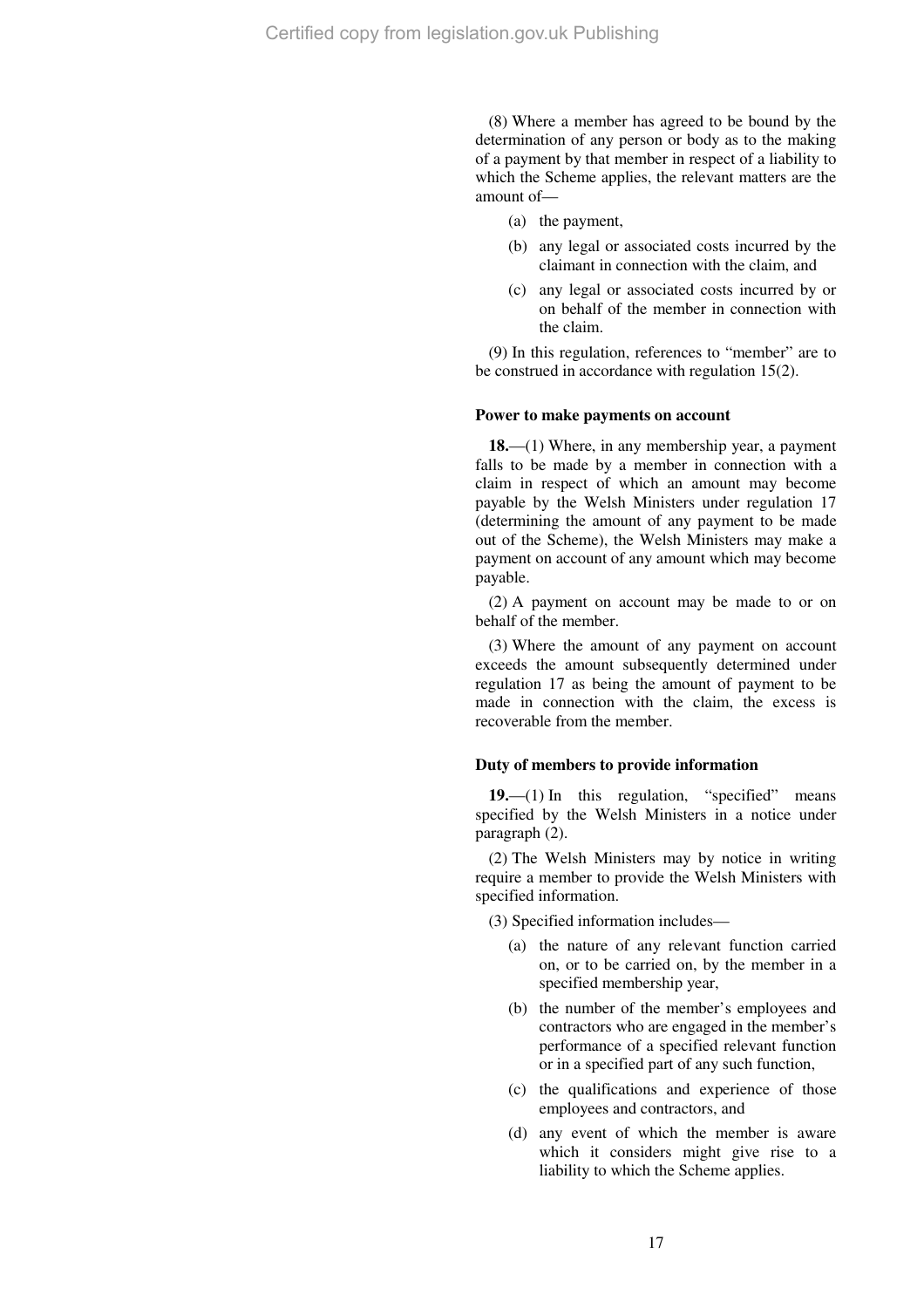(4) The member must comply with a notice under paragraph (2) and must—

- (a) provide the information within 28 days of receiving the notice or within such further period as the Welsh Ministers may in writing allow,
- (b) provide the information in any specified form, and
- (c) submit the information in any specified manner.

(5) For the purposes of paragraph  $(3)(b)$  and  $(c)$ , reference to "contractors" is to be construed in accordance with regulation 9(2).

#### **Directions and guidance**

**20.**—(1) The Welsh Ministers must make the following information available to eligible bodies in such form and at such times as the Welsh Ministers consider appropriate(**1**)—

- (a) any directions which the Welsh Ministers give to a relevant body with respect to the exercise by that body of its functions in connection with administering the Scheme, and
- (b) any guidance which the Welsh Ministers give to a relevant body as to the manner in which the Scheme is to be administered.

(2) "Relevant body" means a body directed by the Welsh Ministers under section 30(5) of the Act to carry out functions in connection with the administration of the Scheme.

### **Amendment of the National Health Service (General Medical Services Contracts) (Wales) Regulations 2004**

**21.**—(1) The National Health Service (General Medical Services Contracts) (Wales) Regulations 2004(**2**) are amended as follows.

(2) In Schedule 6, in paragraph 120—

 $\overline{a}$ 

(a) after sub-paragraph (2) insert—

<sup>(</sup>**1**) The directions and guidance given by the Welsh Ministers are available on http://www.nwssp.wales.nhs.uk or by making a request in writing to the Directorate for Health Policy, Primary Care Team, Welsh Government, Cathays Park, Cardiff, CF10 3NQ.

<sup>(</sup>**2**) S.I. 2004/478 (W. 48). Paragraph 120 of Schedule 6 was amended by regulation 11(33) of the National Health Service (Primary Medical Services) (Miscellaneous Amendments) (Wales) Regulations 2006 (S.I. 2006/358 (W. 46)) and paragraph 5(a) to (e) of Schedule 2 to the Health Care and Associated Professions (Indemnity Arrangements) Order 2014 (S.I. 2014/1887). There are other amendments but none are relevant.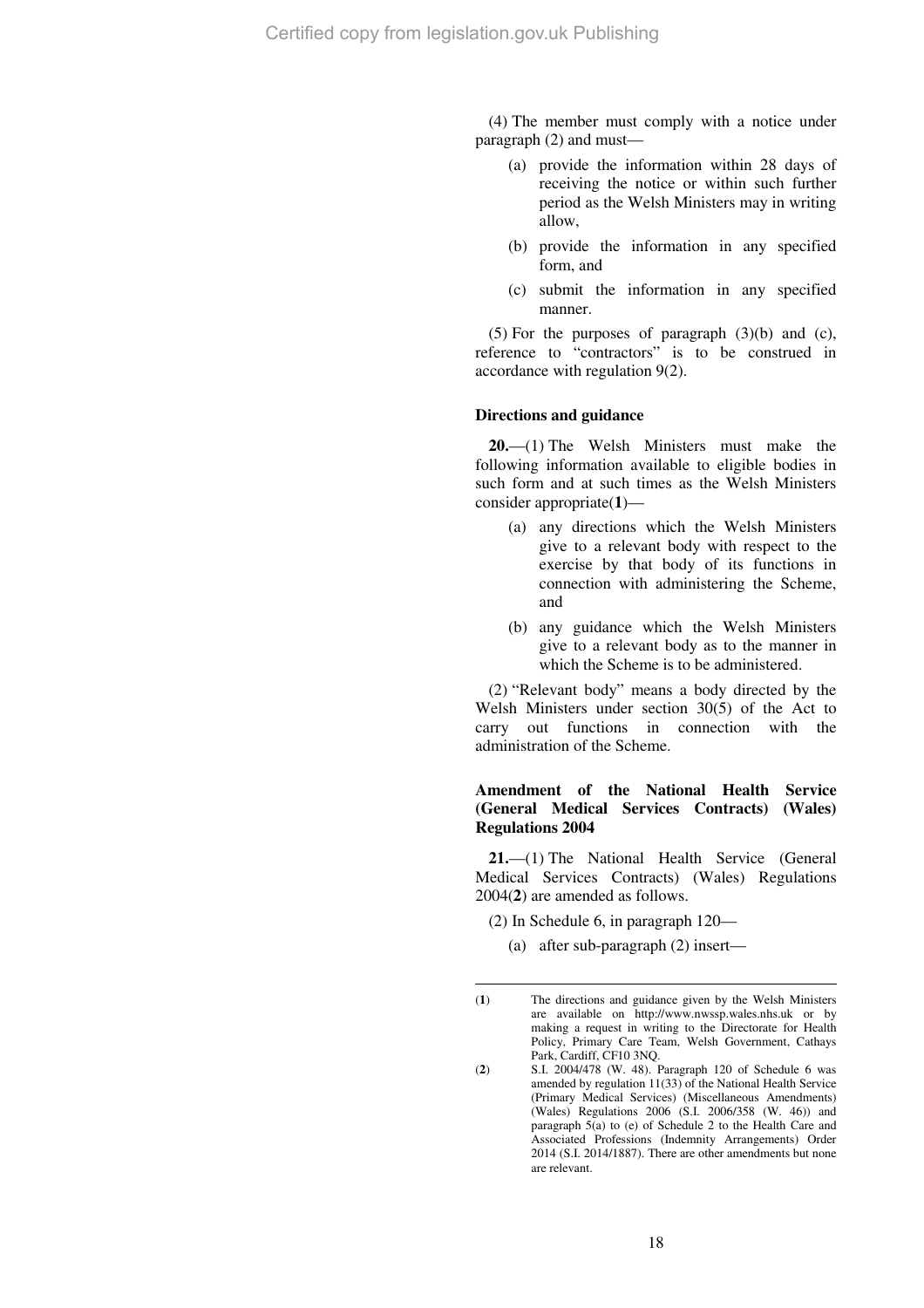"(2A) The Local Health Board, to the extent it considers reasonable and to the extent it may be reimbursed in accordance with the Clinical Negligence Scheme for NHS Trusts and Local Health Boards established by regulation 3 of the 2019 Regulations, shall indemnify the contractor in respect of that contractor's qualifying liabilities as specified in regulation 9(4) of the 2019 Regulations, provided the contractor—

- (a) complies with the Local Health Board's claims management protocol for contractors (as amended from time to time); and
- (b) does not have any other indemnity arrangement in force in connection with clinical services which the contractor provides under the contract at the time the qualifying liability arose.";
- (b) in sub-paragraph (3)—
	- (i) at the end of paragraph (aa) omit "and";
	- (ii) for paragraph (b) substitute—
		- "(b) a contractor shall be regarded as having in force in relation to it an indemnity arrangement—
			- (i) if there is an indemnity arrangement in force in relation to a person employed or engaged by it in connection with clinical services which that person provides under the contract or, as the case may be, sub-contract; or
			- (ii) for its qualifying liabilities specified in regulation 9(4) of the 2019 Regulations, to the extent provided for under paragraph  $120(2A);$ ";
	- (iii) after paragraph (b) insert—
		- "(c) "the 2019 Regulations" means the National Health Service (Clinical Negligence Scheme) (Wales) Regulations 2019."

#### **Revocation**

**22.** The National Health Service (Clinical Negligence Scheme) Regulations 1996(**1**) are revoked.

 $\overline{a}$ (**1**) S.I. 1996/251.